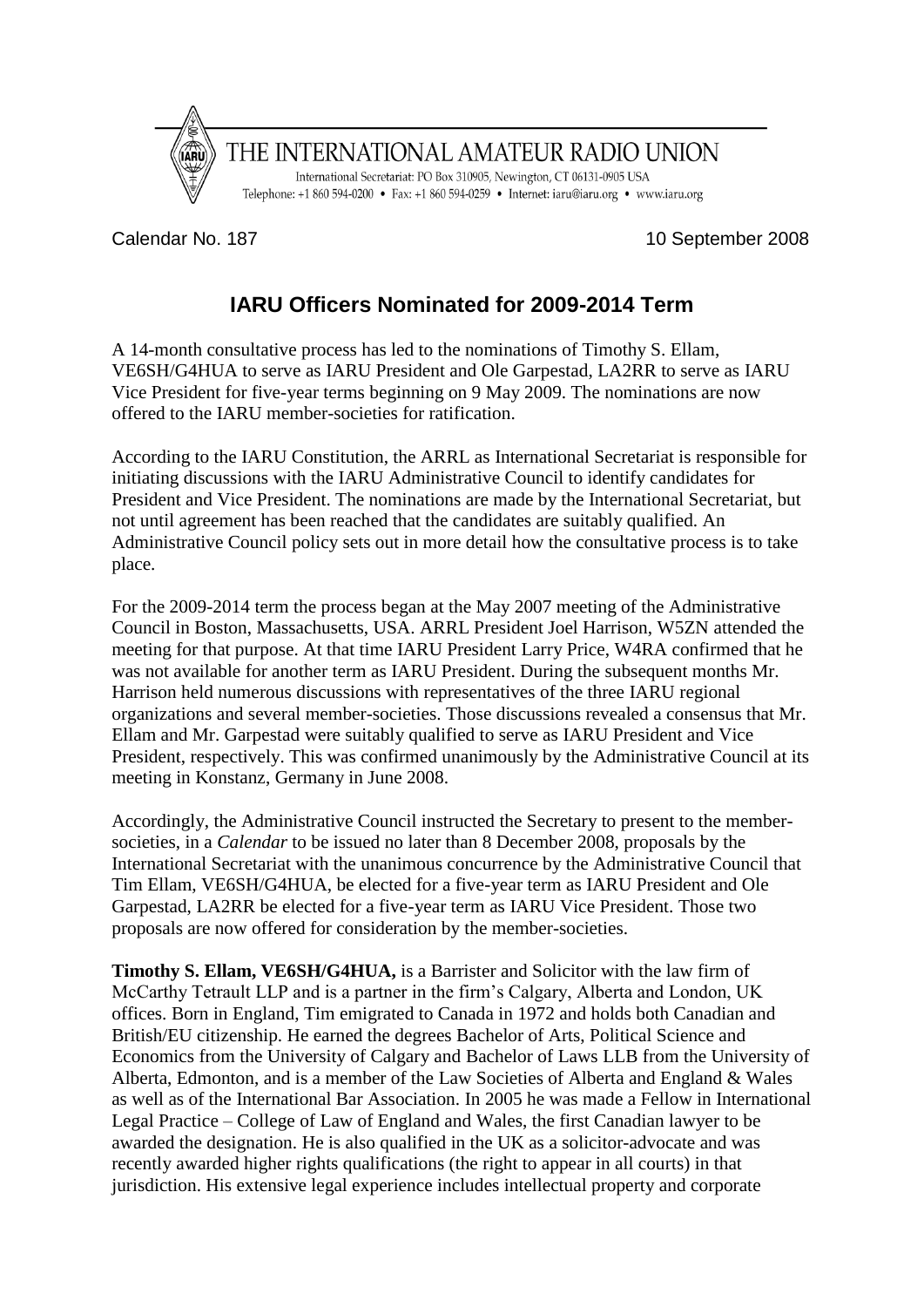litigation, arbitrations involving communications, technology and energy matters, and utility regulation.

Tim was a delegate to the 1998 IARU Region 2 Conference and was elected to the Region 2 Executive Committee in 2001, stepping down upon his election as IARU Vice President in 2004. He also served as an IARU Expert Consultant from 2000 until his election as Vice President. First licensed in 1977 as VE6CJR at the age of 16, Tim credits a visit to the ITU in 1979 and the opportunity to operate 4U1ITU during his student years with contributing to his interest in the organizational side of Amateur Radio. He held executive positions in the Radio Amateurs of Canada and one of its predecessor organizations, the Canadian Radio Relay League, starting in 1990. Tim's extensive travel as IARU Vice President has included a particular emphasis on the ITU Development Sector. He is active on the air from his home in Calgary.

**Ole Garpestad, LA2RR** is a telecom and radio engineer working with development, system design and program management of tactical communication systems for Thales Norway AS (formerly Alcatel). He earned the degree M. Sc. in Electronic Engineering, Radio Technology at the Technical University of Norway, Trondheim.

Ole joined the Norsk Radio Relae Liga (NRRL) in 1972, the year before he was licensed as LA2RR. His service as an NRRL volunteer includes as a member of the NRRL Board of directors 1981-1992 including six years as Secretary, ARDF Manager 1982-2000, chairman of the organizing committee for the  $2<sup>nd</sup>$  ARDF World Championships (1984), IARU Liaison Officer 1987-2004, member of the organizing committee for the IARU Region 1 Conference in Lillehammer (1999), NRRL representative to the Norwegian Telecom Administration WRC preparatory group since WARC-92, and NRRL President 2000-2002.

Ole served IARU Region 1 as a member of its ARDF Working Group 1982-2000 and is an International Class Referee in ARDF. He has participated in all Region 1 Conferences since 1987 including several as head of the NRRL delegation. He was elected to the IARU Region 1 Executive Committee in 1999 and was elected Chairman (later changed to President) in 2002. Ole has represented Region 1 on the IARU Administrative Council since 2001 and has attended IARU conferences in both Regions 2 and 3. He participated in CEPT preparations for WRC-03 and WRC-07 and attended both conferences as a Norwegian delegate representing amateur radio interests.

Ole enjoys HF DXing, Field Day organizing and operation, emergency communication, ARDF activity and home construction.

The following two proposals are offered for the consideration of the member-societies:

## **Proposal No. 241**

The International Secretariat, following consultation with the Administrative Council and with the unanimous concurrence of the Council, nominates Timothy S. Ellam, VE6SH/G4HUA for a five-year term of office as President, IARU, commencing on 9 May 2009. This nomination is offered to the member-societies for ratification, in accordance with Article III, paragraph 3(e), of the IARU Constitution.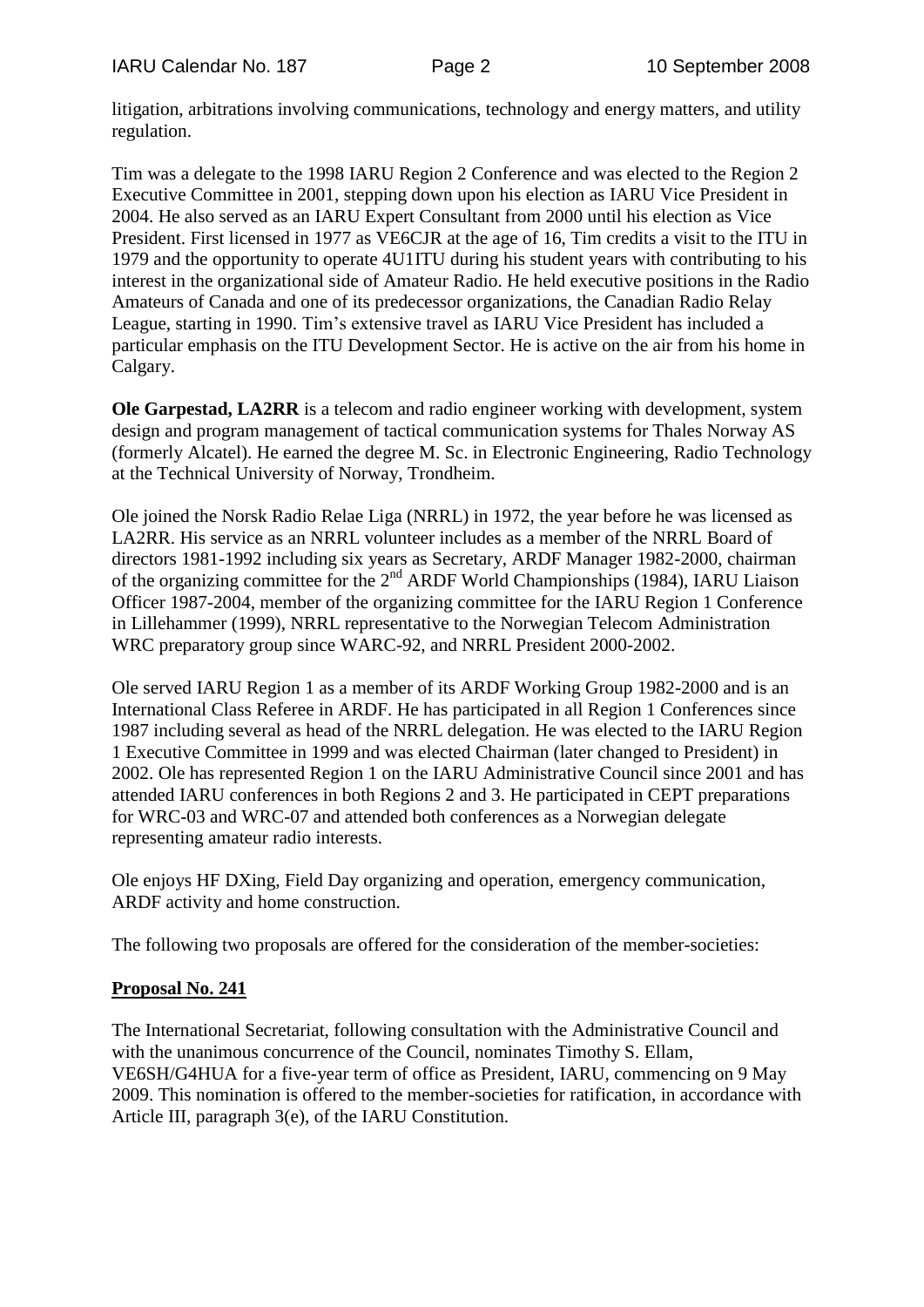#### **Proposal No. 242**

The International Secretariat, following consultation with the Administrative Council and with the unanimous concurrence of the Council, nominates Ole Garpestad, LA2RR for a fiveyear term of office as Vice President, IARU, commencing on 9 May 2009. This nomination is offered to the member-societies for ratification, in accordance with Article III, paragraphs 3(e) and 5, of the IARU Constitution.

Vote sheets for Proposals No. 241 and No. 242 are enclosed (see below for voting deadline and procedures).

# **Emirates Amateur Radio Society Proposed for IARU Membership**

An application for IARU membership has been received via IARU Region 1 from the Emirates Amateur Radio Society (EARS). The application has been examined by the Region 1 Executive Committee and has been found to satisfy the requirements of the Constitution and Bylaws of the IARU.

Based in Sharjah, EARS was formally authorized by the Ministry of Social Affairs of the United Arab Emirates on 5 February 2008. There are 28 licensed members of the Society out of a total amateur population of 72. The officers are:

President: H.H. Abdulla Faisal Al Qassimi, A61AQ Vice-President: Yousuf Ahmed Rafee, A61Y General Secretary and IARU Liaison: Mohammad Hamza Darwish, A61M Treasurer: Qabila Shatter Al Bedawi, A61YL

The official address of EARS is: A62ER HQ Sharjah City, P.O. Box 20203 UNITED ARAB EMIRATES

> Telephone: +971 6 5587340 Fax: +971 6 5587360 Email: [a62er@a62er.com](mailto:a62er@a62er.com)

The General Secretary of EARS has confirmed that the Emirates Amateur Radio Society has the ability to meet its financial obligations as a member of the IARU, is legally able to act in the furtherance of IARU objectives within its country, and will adhere to the Constitutions of both the IARU and IARU Region 1.

Accordingly, in compliance with the Bylaws pertaining to applications for membership the following proposal is presented to member societies for consideration:

#### **Proposal No. 243**

The Executive Committee of IARU Region 1 has forwarded to the Administrative Council an application for membership submitted by Emirates Amateur Radio Society (EARS). Region 1 reports that it has examined the application and has found it to be in order, and so it has made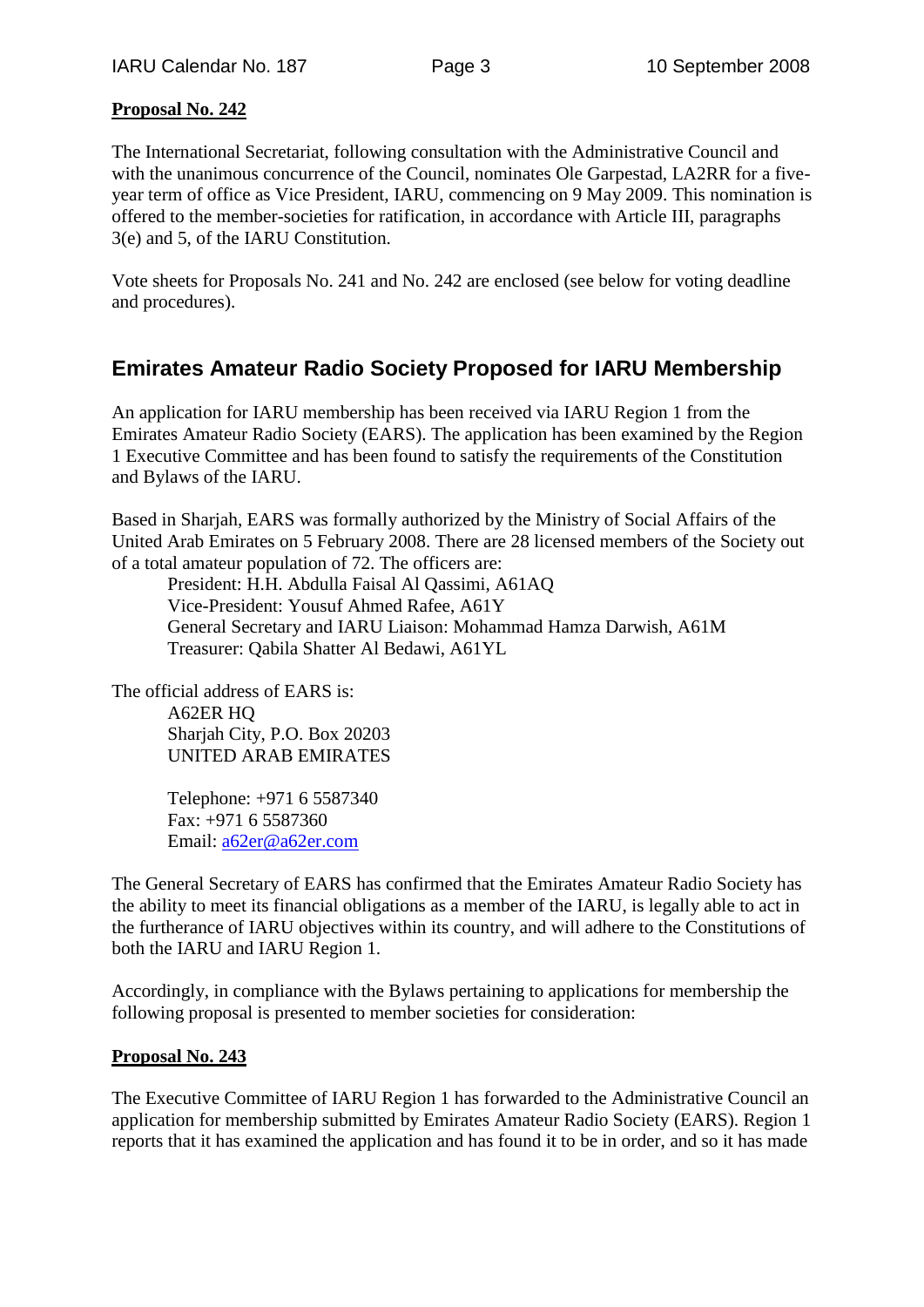a favorable finding with regard to the application. Therefore, in accordance with Bylaw 3, it is proposed that

#### *Emirates Amateur Radio Society*

be elected to membership.

A vote sheet for Proposal No. 243 is enclosed (see below for voting deadline and procedures).

## **Kazakhstan Federation of Radiosports and Radioamateur Proposed for IARU Membership**

An application for IARU membership also has been received from the Public Association "Kazakhstan Federation of Radiosports and Radioamateur" (KFRR). KFRR is registered with the Ministry of Justice of the Republic of Kazakhstan and has a general license from the Sports Committee, Ministry of Tourism and Sport. KFRR held its first conference on 17 May 2008. The officers are:

Chairman: Seitkul Assaubay, UN7BM Secretary: Igor Marchenko, UN7BF

The official address is: Republic of Kazakhstan 010009 Astana city Abilaykhan avenue, 25/3, apartment 102

> Telephone and fax: +8 7172 292931 Email: [un1hq@mail.ru](mailto:un1hq@mail.ru)

There are 617 licensed radio amateurs in Kazakhstan and 452 members of KFRR.

#### **Proposal No. 244**

The Executive Committee of IARU Region 1 has forwarded to the Administrative Council an application for membership submitted by Kazakhstan Federation of Radiosports and Radioamateur (KFRR). Region 1 reports that it has examined the application and has found it to be in order, and so it has made a favorable finding with regard to the application. Therefore, in accordance with Bylaw 3, it is proposed that

## *Kazakhstan Federation of Radiosports and Radioamateur*

be elected to membership.

A vote sheet for Proposal No. 244 is enclosed (see below for voting deadline and procedures).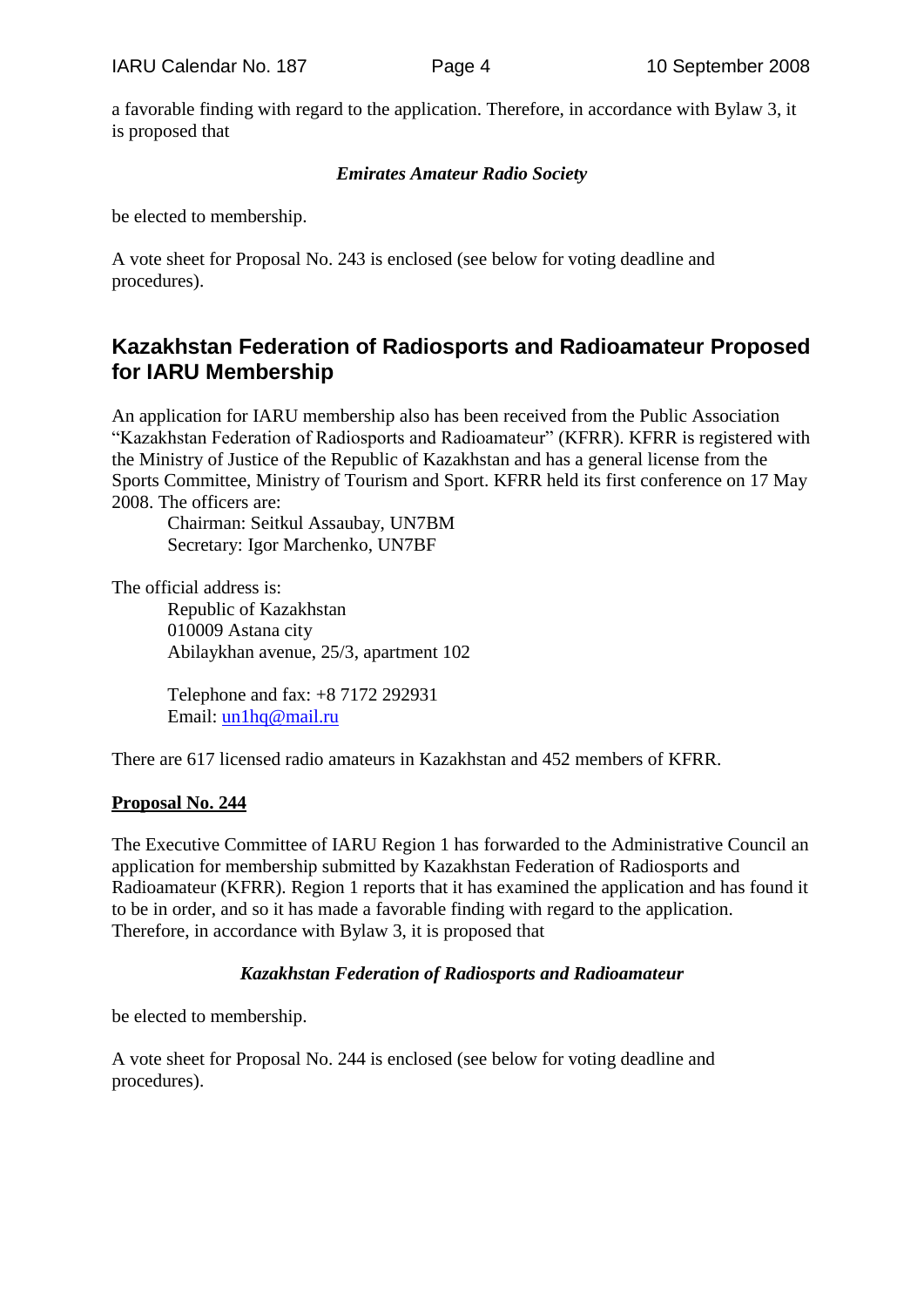# **Deadline and Voting Methods for Proposals**

The closing date for receipt by the International Secretariat of votes on Proposals  $241 - 244$  is five months after the date of this *Calendar*, or **10 February 2009**. Votes received after this date cannot be counted.

The IARU Constitution requires that a member-society shall cast its vote in writing. Vote sheets must be signed by an authorized official of the member-society. Vote sheets may be returned by any of the following methods:

- 1. By postal mail addressed to IARU, P.O. Box 310905, Newington CT 06131-0905 USA.
- 2. By fax to +1 860-594-0259.
- 3. As a PDF or similar scanned attachment to an email sent to  $iaru@iaru.org$ .

Votes cast by fax or email attachment should be followed up with the original returned by postal mail for confirmation.

# **Voting on Proposal No. 240**

Association des Radioamateurs de Guinée was admitted to IARU membership in May 2005 by affirmative vote on Proposal No. 240 contained in *Calendar* No. 186. There has not been a formal IARU *Calendar* issued since that time, so for the record here is a report on the voting.

There were 59 affirmative votes received from the member-societies listed below:

### **Region 1**

ARA (Algeria), URA (Andorra), OeVSV (Austria), BFRR (Belarus), ARABiH (Bosnia & Herzegovina), BFRA (Bulgaria), HRS (Croatia), CRC (Czech Republic), EDR (Denmark), FRA (Faroe Islands), SRAL (Finland), RSM (FYR of Macedonia), REF (France), MRASZ (Hungary), IRA (Iceland), IRTS (Ireland), IARC (Israel), ARI (Italy), ARSK (Kenya), KARS (Kuwait), RAL (Lebanon), AFVL (Liechtenstein), RL (Luxembourg), MARL (Malta), MARS (Mauritius), NARL (Namibia), VERON (Netherlands), NRRL (Norway), REP (Portugal), FRR (Romania), ARRSM (San Marino), SARA (Slovakia), URE (Spain), RSS (Swaziland), USKA (Switzerland), TIR (Syria), RSGB (United Kingdom), and ZARS (Zimbabwe)

## **Region 2**

RCA (Argentina), RAC (Canada), RCC (Chile), RCCR (Costa Rica), RCH (Honduras), LPRA (Panama), RCP (Paraguay), RCP (Peru), ARRL (USA), and RCU (Uruguay)

## **Region 3**

BARL (Bangladesh), CRSA (China), HARTS (Hong Kong), JARL (Japan), ARM (Macau), NZART (New Zealand), SARTS (Singapore), RAST (Thailand), ARCOT (Tonga), VARS (Vanuatu), and VARC (Vietnam)

Late vote sheets were received from KARL (Rep. of Korea), ROARS (Oman), PZK (Poland), LABRE (Brazil), and PARA (Philippines). All had voted "aye."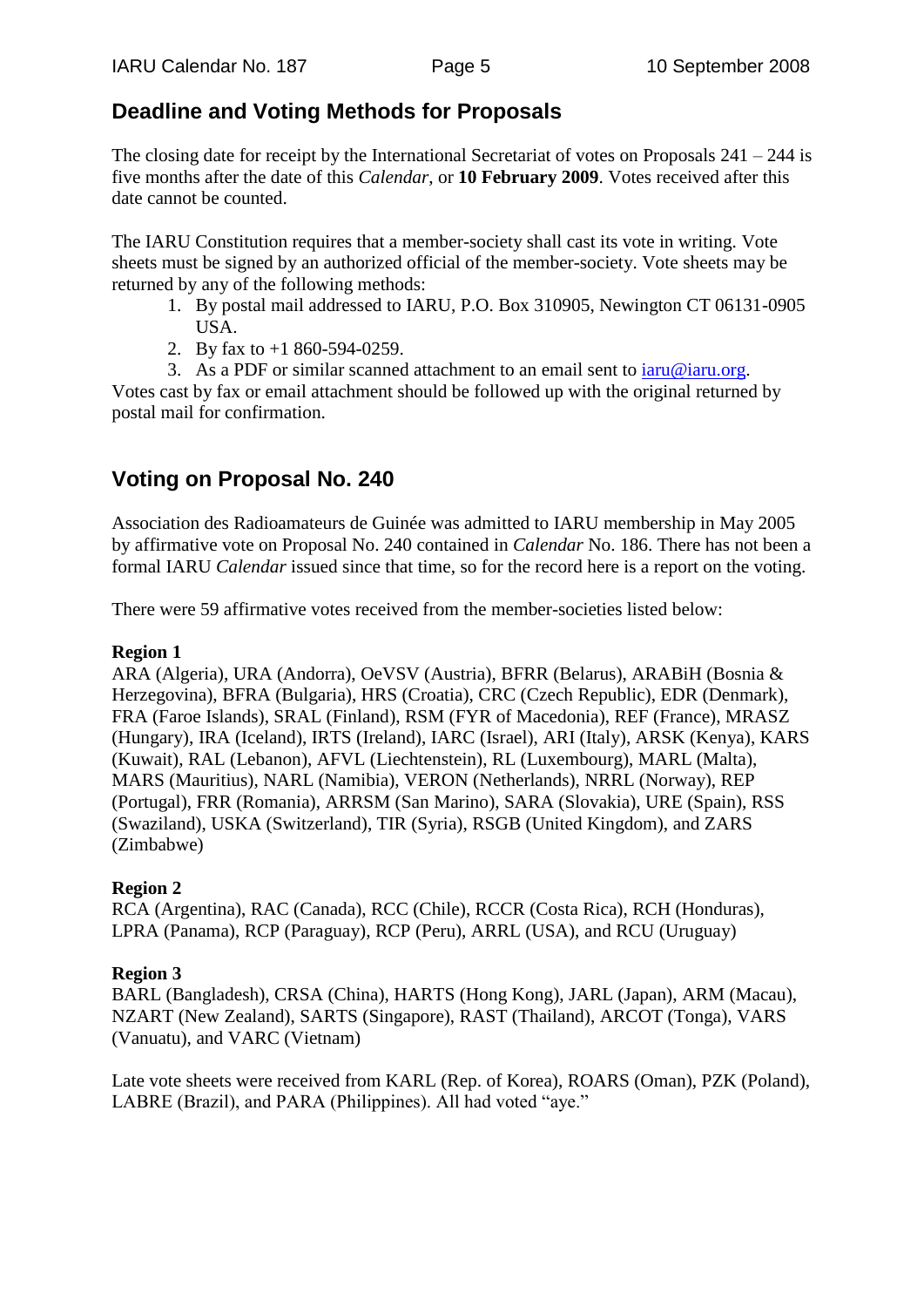The Constitution provides that a proposal is adopted "upon the casting of affirmative votes by a simple majority of the member-societies who have submitted, within the specified time, a vote or abstention, either on that proposal or in response to one of the three preceding issues of the *Calendar* which contained proposals for consideration by the member-societies." There were 111 member-societies that had so voted. Therefore, the minimum number of affirmative required for the adoption of Proposal No. 240 was 56. There being 59 affirmative and timely votes, the proposal was adopted.

This illustrates the importance of voting and of ensuring that your vote sheet is received by the International Secretariat by the deadline. A proposal that has no opposition can still fail if too few member-societies cast their votes.

# **Administrative Council Documents Available on the Web**

The Internet makes it possible to make documents available, conveniently and at essentially no cost, to anyone who is interested in a particular subject.

For example, the Summary Record of the most recent meeting of the Administrative Council, held in Konstanz, Germany in late June, is at [http://www.iaru.org/ac-0806min.pdf.](http://www.iaru.org/ac-0806min.pdf)

Among the documents that the IARU Administrative Council makes available at the IARU Web site, [www.iaru.org,](http://www.iaru.org/) are the following:

- Summary Records of Administrative Council meetings
	- o [\(http://www.iaru.org/admin-council-summaries.html\)](http://www.iaru.org/admin-council-summaries.html)
- Resolutions and Policies of the Administrative Council o [\(http://www.iaru.org/ac-respol.html\)](http://www.iaru.org/ac-respol.html)
- Spectrum Requirements for the Amateur and Amateur-Satellite Services o (the current version is at [http://www.iaru.org/ac-08spec.pdf\)](http://www.iaru.org/ac-08spec.pdf)
- Past issues of the IARU *Calendar* o [\(http://www.iaru.org/calendars.html\)](http://www.iaru.org/calendars.html)
- List of IARU member-societies
	- o [\(http://www.iaru.org/iaru-soc.html\)](http://www.iaru.org/iaru-soc.html)
- List of QSL Bureaus
	- o [\(http://www.iaru.org/iaruqsl.html\)](http://www.iaru.org/iaruqsl.html)

Member-societies are asked to check their listing at<http://www.iaru.org/iaru-soc.html> and to advise the Secretary  $(i \text{aru} @ i \text{aru.org})$  of any required updates and corrections.

# **Resumption of Annual Report Form**

At its June 2008 meeting the Administrative Council agreed that the practice of requesting annual reports from member-societies will be reinstituted. The Secretary or other authorized official of each member-society should complete and return the enclosed Society Annual Report Form as soon as possible.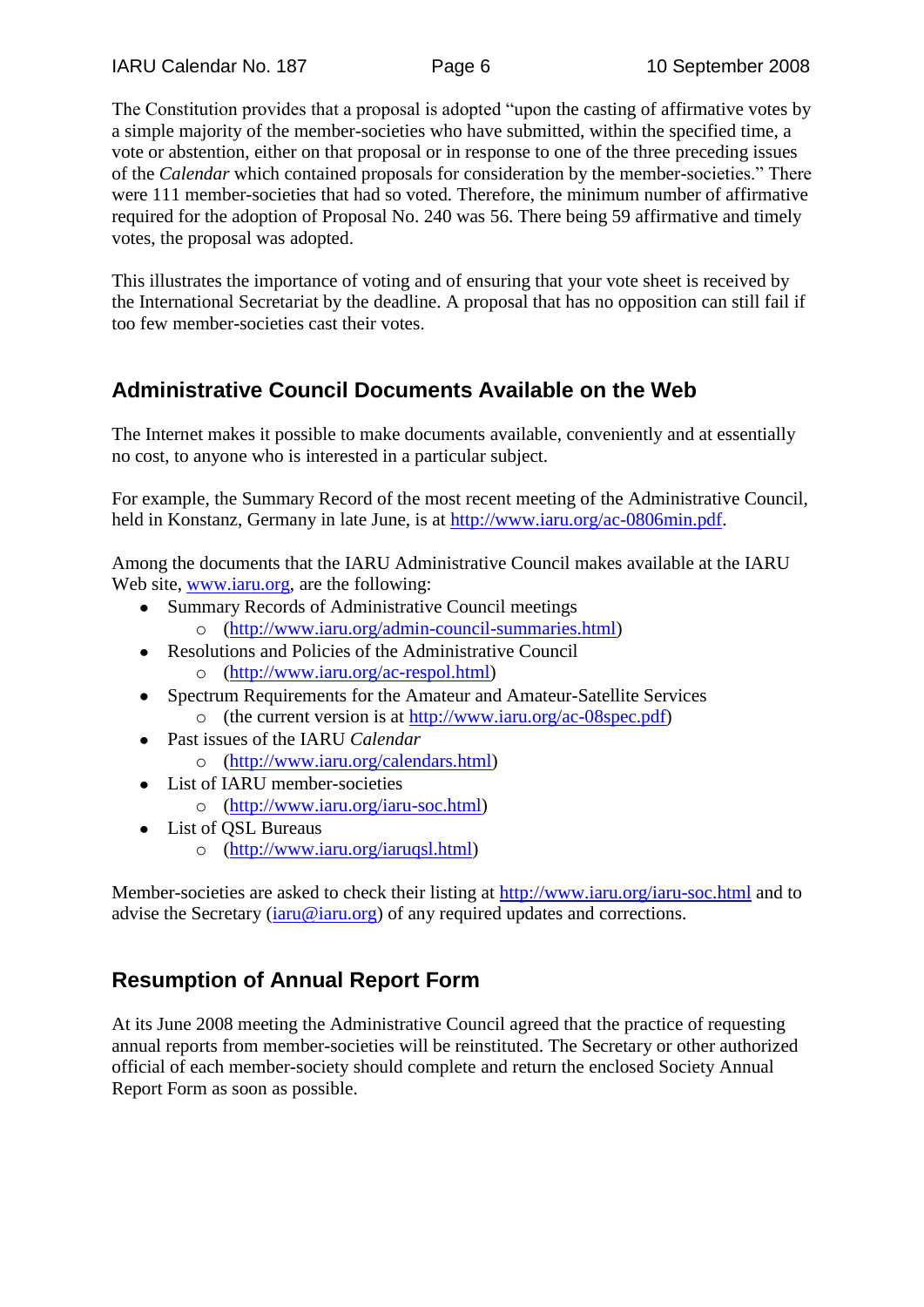## **Member-Society Input Sought on QSL Bureaus**

The Administrative Council also discussed the problems faced by member-societies in operating the worldwide QSL Bureau system. The existing IARU policy concerning QSL bureaus, Administrative Council Resolution 85-9, was adopted 23 years ago. Much has changed since that time. Postage and other expenses are increasing, while there is a growing trend toward electronic confirmation of radio contacts for awards purposes. After discussion, the Administrative Council agreed that the President will invite the regions to nominate individuals to conduct a study of the future of the QSL bureau system.

Resolution 85-9 reads:

The IARU Administrative Council, Auckland, November 1985,

recognizing that the exchanging of QSL cards is a "final courtesy" in an Amateur Radio communication,

recognizing that the cost of exchanging cards between individual amateur stations is prohibitive in most cases, unless an efficient international bureau system in operation,

recognizing that an amateur who sends a card via the bureau usually has no way of knowing whether the amateur to whom it is addressed is a member of his national IARU society, and

recognizing that most IARU member-societies operate incoming bureau systems that are available to members and non-members alike, but that some are unable, for good and sufficient reason, to provide service to non-members even it the expenses of doing so are fully reimbursed,

resolves that member-societies are strongly encouraged, whenever possible to provide incoming QSL bureaus service to non-members within their operating territory, if such non-members agree to pay the full cost of this service, and

further resolves that member-societies shall not forward QSL Cards to bureaus operated by non-members of IARU, if there is an IARU member-society in the country concerned that forwards cards to non-members who agree to pay the full cost of this service.

To facilitate the study, member-societies are asked to complete and return the supplemental questionnaire accompanying the Society Annual Report Form that is enclosed with this *Calendar*. Thank you in advance for your cooperation.

## **Operating Standards**

Another topic of discussion at the Administrative Council meeting in Konstanz was the need to teach correct operating behavior not only to newcomers to Amateur